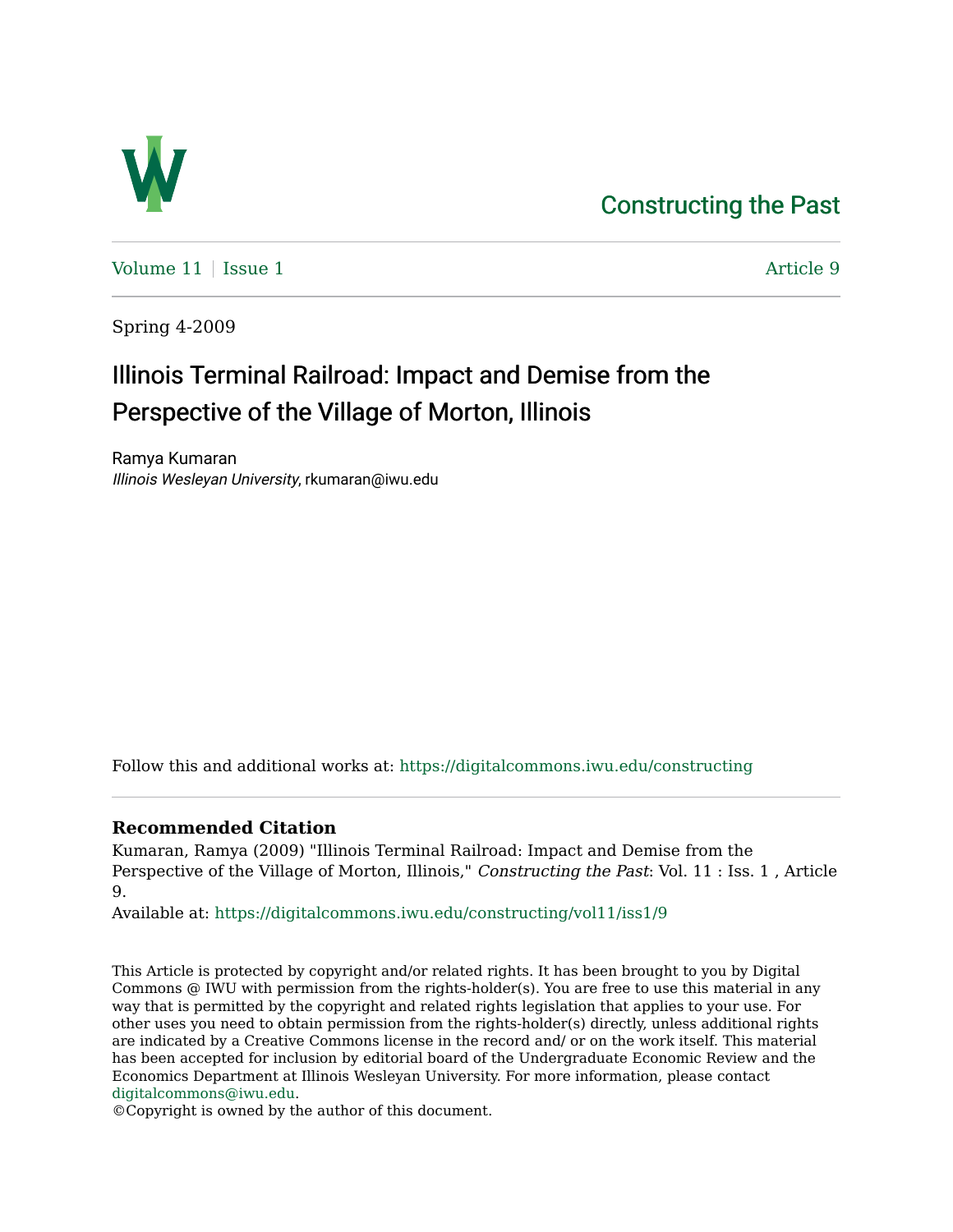### Illinois Terminal Railroad: Impact and Demise from the Perspective of the Village of Morton, Illinois

### Abstract

The interurban changed public transportation in the United States. The electric railroad was able to connect communities together, and transportation became affordable, feasible, and convenient. This article seeks to analyze this phenomenon from the perspective of the Village of Morton, Illinois and to question the true motives behind the interurban demise from both a national and local level.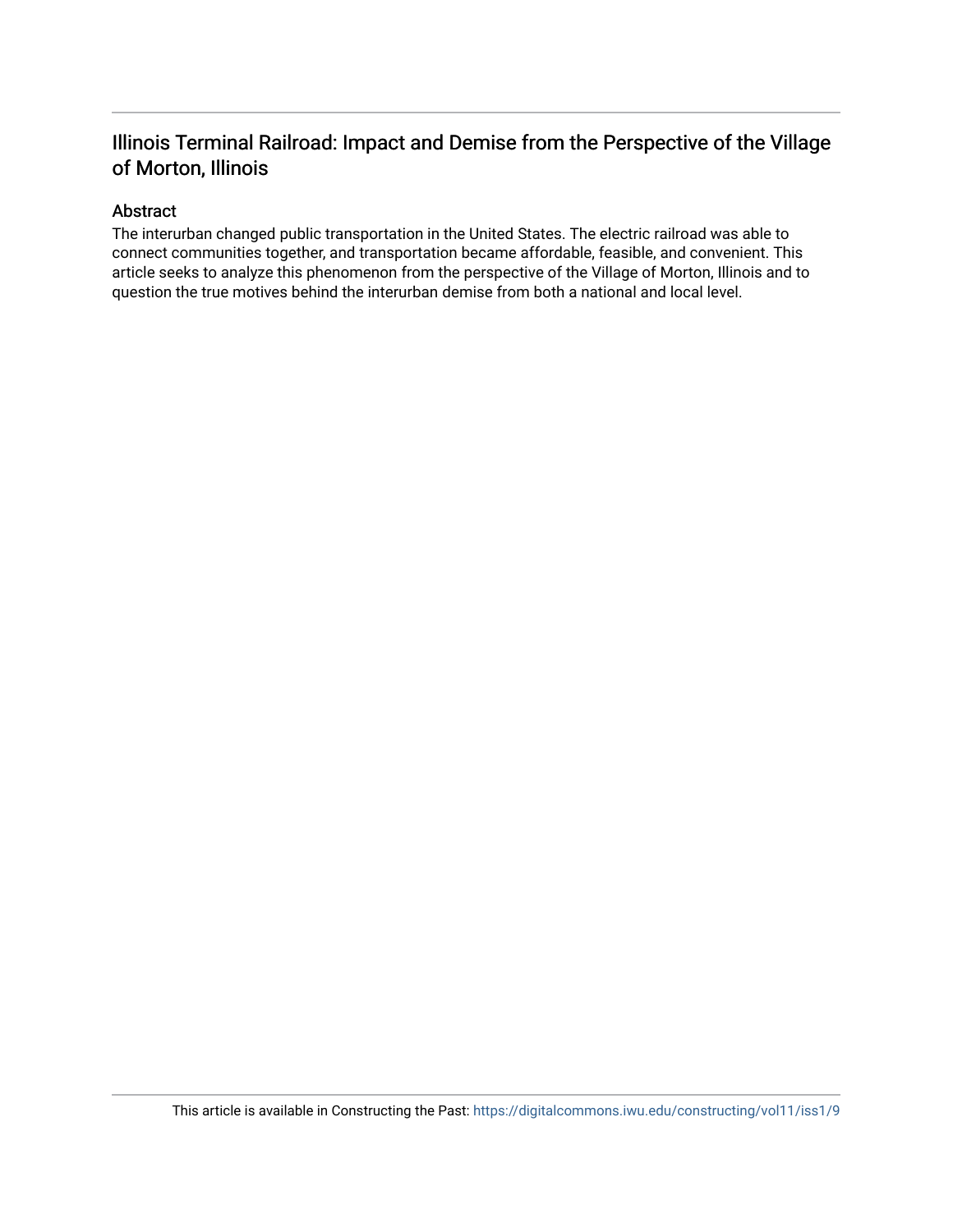#### Illinois Terminal Railroad: Impact and Demise from the Perspective of the Village of Morton, Illinois Ramya Kumaran

The Illinois Traction System, the Illinois Terminal Railroad, and the interurban are names for the electric railroad that operated over five hundred miles of electric railway<sup>1</sup> and connected Peoria with Lincoln, Springfield, and St. Louis on its Southern route, and with Bloomington, Decatur, Champaign, and Danville on its Eastern Route.<sup>2</sup> Receiving its power from a third rail or an overhead catenary, the interurban provided two-thirds the speed of railroads, but four to five times the frequency of service at half the fare. George W. Hilton and John F. Due, in The Electric Interurban Railways in America, define an interurban as a system which shares most or all of four characteristics: electric power; passenger service as primary emphasis; heavier, faster equipment than urban streetcars; and operation on street trackage in cities but on roadside tracks or private rights-of-way in rural areas.<sup>3</sup> Before the electric lines, muddy, dirt roads linked larger communities with villages like Morton, Illinois. Although steam railroads existed, there were limited passenger trains, hence they had infrequent schedules, high fares, and were not likely to stop at small towns.<sup>4</sup> The interurban succeeded as an alternative to transportation by horse-andbuggy and helped to bridge the gap between two eras, the horse-and-buggy and the automobile.<sup>5</sup> Without many automobiles, good roads, or bus and truck lines, the interurban became the preferred choice of transportation till the rise of the automobile and improved roads. The interurban completely changed transportation in the United States. Although communities are just a small part of a much bigger picture, every town ends up having a different story concerning the phenomenon of the interurban, and the Village of Morton, Illinois, was no exception.

On July 18, 1900, the interurban phenomenon took root in Illinois. William Brown McKinley founded the Illinois Traction System through his purchase of the Danville Street Railway & Light Company and then joined it with the Urbana and Champaign Street Railway Company. These lines

<sup>&</sup>lt;sup>1</sup> Illinois Traction System Photograph, N.d., In Burdall Hall Collection, Burdell Hall.

<sup>&</sup>lt;sup>2</sup> Burdell Hall, "Illinois Traction (Terminal) System Passenger Coach," April 12, 2000. Presented to Morton Public Library.

<sup>3</sup> George Hilton and John F. Due, *The Electric Interurban Railways in America*. (Stanford, California: Stanford University Press, 2000) 312.

<sup>4</sup> Dale Jenkins, *Illinois Terminal Railroad: Road to Personalized Services*, (Hart, Missouri: Whitewater Productions Inc., 2005), 9.

<sup>5</sup> Ibid., 10.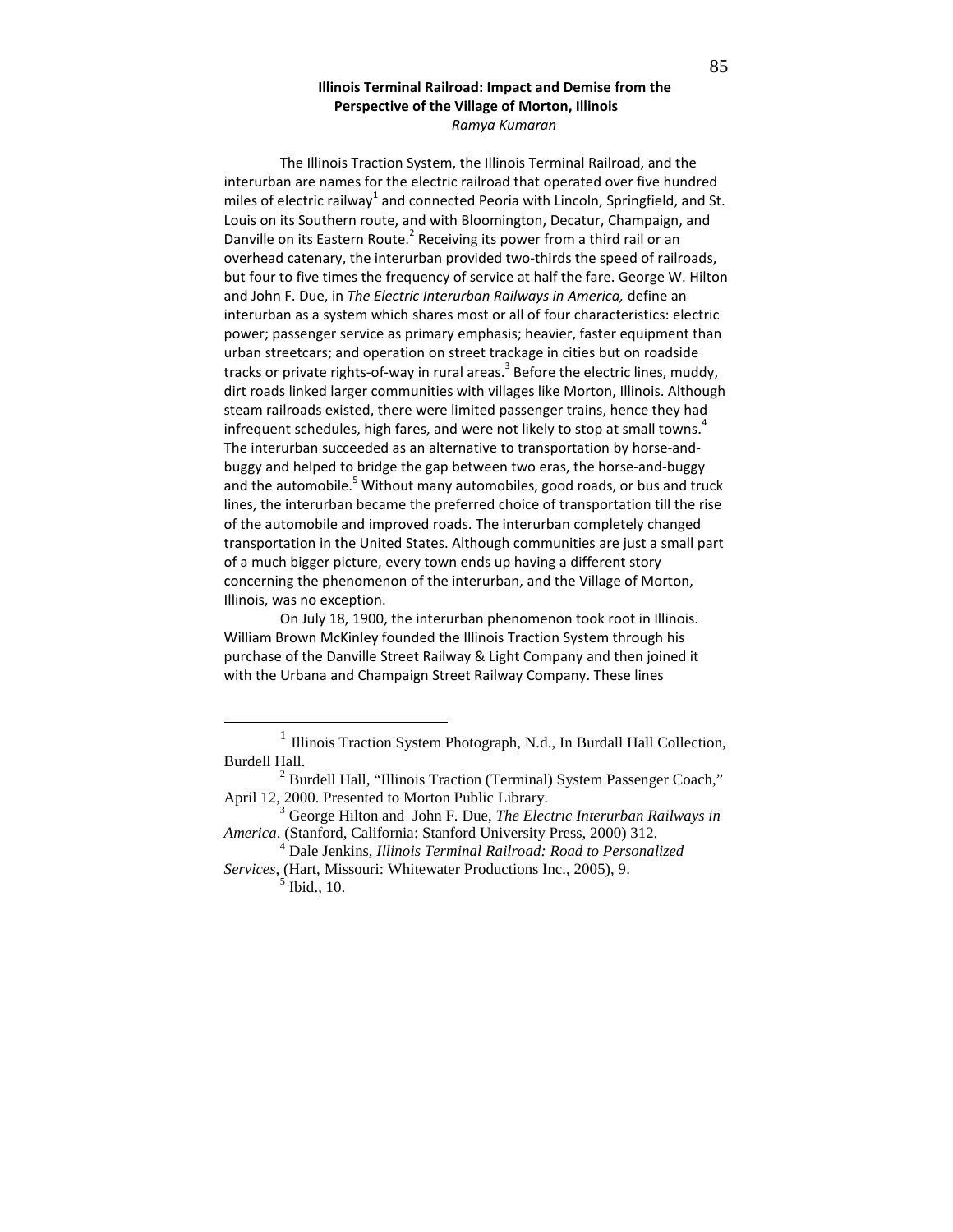developed into the McKinley Lines.<sup>6</sup> More lines were added, and the railroad became officially known as the Illinois Traction System until 1935, when it became the Illinois Terminal Railroad Company. Historian John Keiser said, "Although Illinois ranked fourth among the states in interurban mileage, it boasted the largest and longest-lived company, the Illinois Traction System."<sup>7</sup> This statement was surprising since my research indicated that at one time the Indianapolis Traction Terminal in Indianapolis, Indiana held the title of the world's largest interurban. This is believable because in the height of its popularity, this terminal hosted around seven million passengers a year, and five hundred interurban trains a day. They were from all over the state of Indiana and from as far away as Louisville, Kentucky. ${}^{8}$ 

Keiser's statement becomes largely presumptuous and possibly doubtful, so it is necessary to see whether other historians express the same sentiments. Illinois Terminal Railroad historian Dale Jenkins stated that the railroad once held the title of "North America's most far-flung electric interurban."<sup>9</sup> There is still confusion as to what exactly this pertains to, but local historians Fred W. Soady, Jr. and A. Gill Siepert, bring us closer to the truth by stating that the "Traction had the distinction of being the largest (in mileage) and the longest (in mainline) interurban to operate under one management in the State of Illinois." $10^{\circ}$  Rather than being the longest and largest interurban operation in the United States, the Illinois Traction System was considered the longest and largest interurban operating in Illinois. Since the Illinois Terminal Railroad is not a much contested or explored topic, one can see how the truth can become misconstrued. Since the historians in this field are all from Illinois, they are all local historians. Although Dale Jenkins is also from Illinois, he might be the exception since he is a respected scholar in the field of Illinois Railroad history. Since the historians are all from Illinois, they also may have a vested personal interest to promote the Illinois interurban and, like Kaiser, skew the truth a little.

The Village of Morton was one of the smaller communities that greatly benefited from the railroad through gaining a connection to the rest of the world. The railroad helped stabilize and expand Morton by drawing more business to the community. According to Grant Conibear, the first agent for the

 $\overline{a}$ 

<sup>6</sup> Donald F. Roth and Ruth C. Roth, "The Morton Interurban," *Morton: A Pictorial History*, (Morton, IL: G. Bradley Publishing Inc., 1988), 98.

<sup>7</sup> John H. Keiser, "The Electric Interurban in Illinois,"*Illinois Vignettes* (Springfield, IL: Sangamon State University, 1977) 52.

<sup>8</sup> Jerry Marlette, *Indianapolis Traction Terminal*, (Indianapolis: Council for Local History, 1959), 811-12.

<sup>9</sup> Jenkins, *Illinois Terminal*, 6.

<sup>10</sup> Fred W. Soady, Jr. and A. Gill Siepert, "Railroads…," *Morton Centennial Part XII*, December 1977, 10.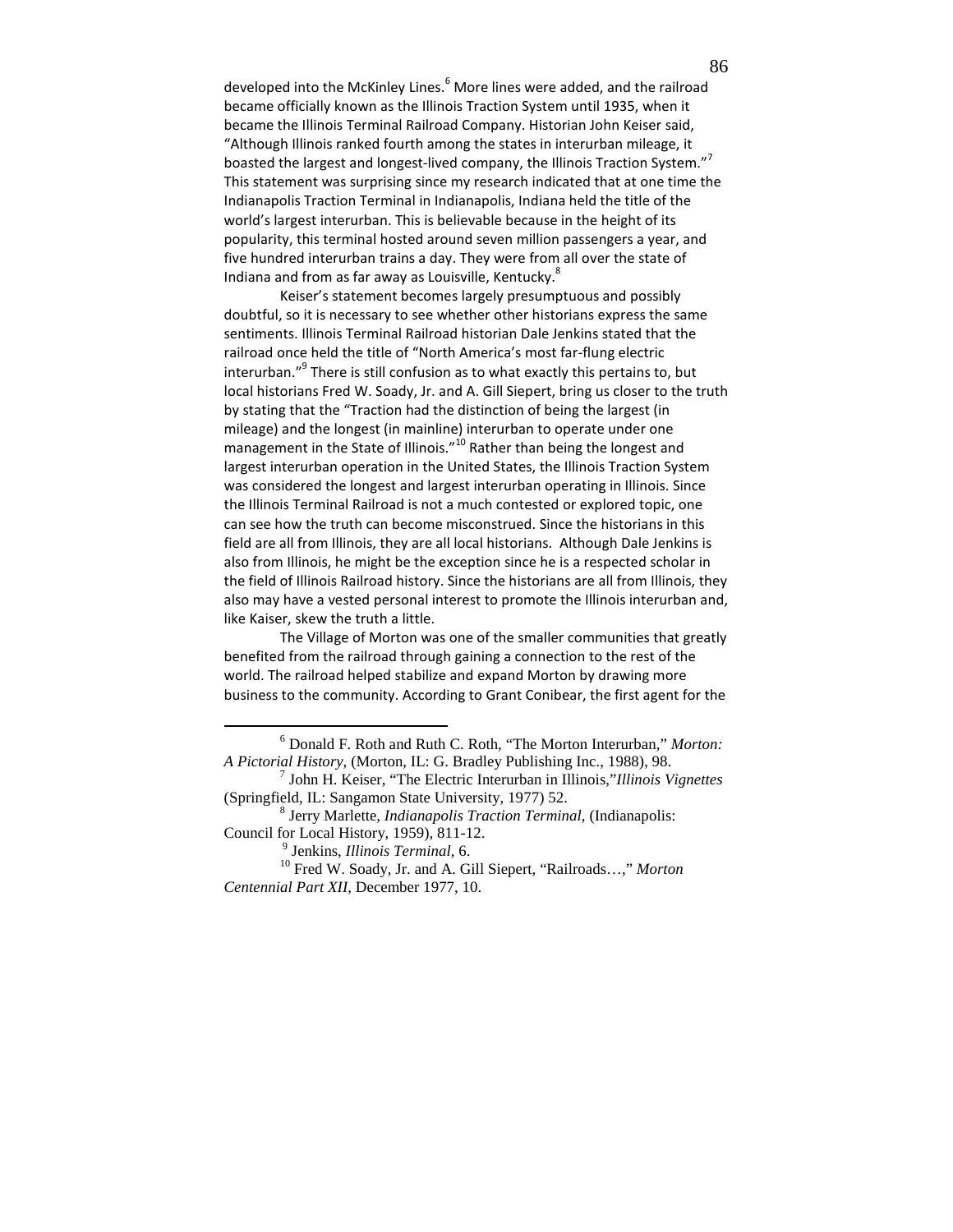Illinois Terminal Railroad, the interurban "lifted Morton right out of the mud. $"^{11}$  The passenger railroad came to Morton as a part of the McKinley Lines, and the railroad depot and traction were constructed from 1905 to 1907. The Morton Interurban Depot, or "Station 581,"<sup>12</sup> was constructed by Edward Mathis, operator of a lumber yard, on the corner of Jefferson and First Street.<sup>13</sup> The structure had a ticket office, waiting room, and a baggage room in the back.<sup>14</sup> Today, this is the location of the First National Bank.

 The first Morton man to ride the first interurban train was Leonard C. Russell. He rode the train on a trial run to Peoria and then to East Peoria. Until June of 1907, a regular route was not established. The passenger service which came through Morton was part of the route between East Peoria and St. Louis.<sup>15</sup> According to Burdell Hall, who has been on the entire route from Peoria, it took a whole day to go around the route. The train departed at six in the morning, made stops at Morton, Springfield, St. Louis, Champaign, and Danville. He only returned to Peoria at around midnight.<sup>16</sup> The dark green<sup>17</sup> interurban came to Morton when there was a great need for short-distance intercity travel, so it was able to thrive.<sup>18</sup> Rebuilding around 1928 led to the front trucks of the now tangerine<sup>19</sup> traction cars to be replaced by powered cars in order to gain higher speed.<sup>20</sup>

Although the interurban helped Morton grow as a community, it also brought unexpected problems to the town, such as deadly train-automobile accidents and an increased concern about electric current as the cause of fatality or injury among interurban employees. Electricity was provided to the railroad in two ways. One option was to use overhead catenary live wires, which would come in contact with pantographs, or cage-like structures, fitted

<sup>16</sup> Burdell Hall, Written History, March 2, 2009.

<sup>17</sup> Fred W. Soady, Jr, "Longest electric railway through this area,"

*Tazewell Publications*, January 16, 1975.

-

<sup>18</sup> Soady and Siepert, "Railroads," 5.

<sup>19</sup> Illinois Terminal Railroad toy passenger coach replica. In Burdell Hall Collection. Burdell Hall. Mr. Hall's father was a lineman for the ITS from 1924 to 1938. He purchased the toy passenger coach for Burdell Hall at Woolworth's Five and Dime Store in Peoria, Illinois in December 1926. The shop had the caps, uniforms, gloves, etc that the train workers would need as well as toys which represented the Interurban.

<sup>20</sup> A. E. Barker, "T parlor-observation interurban," *Model Railroader Magazine*.

<sup>&</sup>lt;sup>11</sup> Roth and Roth, "The Morton Interurban," 98.

<sup>&</sup>lt;sup>12</sup> Soady and Siepert, "Railroads," 7.

<sup>&</sup>lt;sup>13</sup> Roth and Roth, "Morton Interurban," 98.

<sup>&</sup>lt;sup>14</sup> Soady and Siepert, "Railroads," 7.

<sup>&</sup>lt;sup>15</sup> "Morton Man Who Rode First Train Takes Last Interurban Ride Also," *Tazewell County News*, June 16, 1955.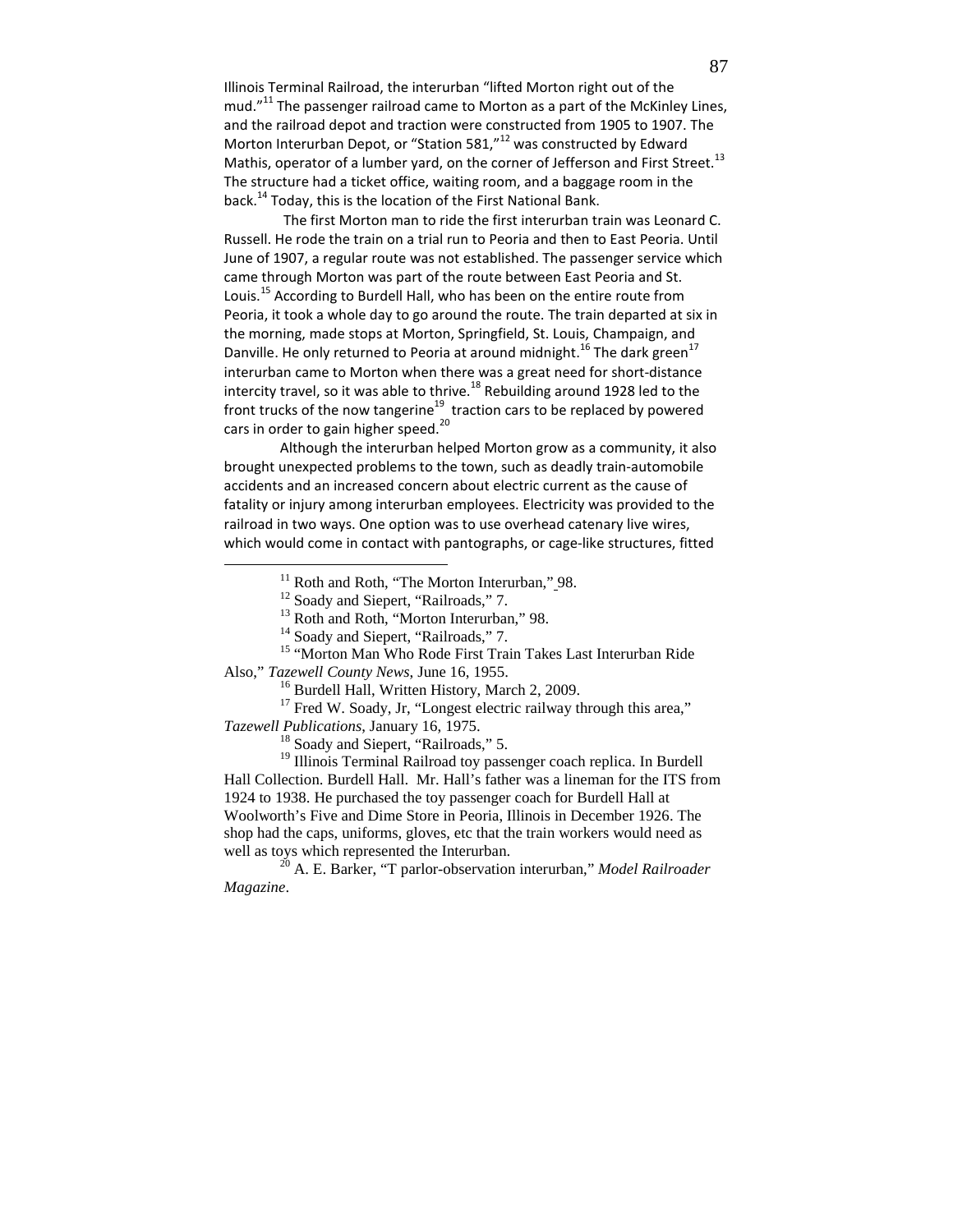on top of the train. A lesser version of this apparatus, called the "Direct Suspension," was a single overhead wire that was connected by a cable on a pole with a pulley. The second option involved a third electrified rail located alongside the train track. A flat plate, called a shoe, would extend from the train to skim the top of the third rail. Morton used the option of catenary wires to provide power for its interurban trains. $^{21}$ 

This increased use of electricity by the railroads led to public concern, such as an article published in the Morton News called "What Would You Do: If Live Wire Was Lying Across a Man's Body?" The article strove to expose the community to the dangers of electricity and educate readers about possible solutions to accidents. The article also noted the lack of awareness people had about electricity, which led railroad companies to instruct employees who were in close proximity to the "bolt of death."<sup>22</sup> It is very interesting to read about the reaction to electricity in the early twentieth century. According to the article, if someone is "Given a sound heart and a good constitution, it does not follow that contact with the rail always kills," but "It will kill a weak individual...at first shock." $^{23}$  In order for the "weak individual" to survive, the rescue needs to be very quick and at the right time. Rather than the amount of voltage or the length of contact with the live wire, people thought that if someone was healthy, that electricity would spare them more than a weaker person. Rescuing a person who had received an electric shock was compared to saving someone from drowning. I believe that this is a really good description of how quick a fatality from electrocution would have been. The main highlight of the article was the descriptions of removing the live wire from a victim. One possibility was to take hold of the man by the back of his coat and pull him quickly away from the wire. Another rescue possibility entailed the men removing their coats and carefully placing them beneath the body of the man lying on the electric rail. The man would then be raised from contact with the current. A third possibility involved the use of a wooden lever to lift the victim's body from the electric rail and to think quickly in order to utilize other articles lying around the area. Although very dangerous, removing the live wire itself was also essential in the rescue of victims. Men were taught to use at least two coats to make a rope. They would then stand on each side of the live wire, while keeping the coat in between them, and catch the wire in the coat and save the unconscious victim from death.<sup>24</sup> I believe this article would have

<sup>21</sup> Soady and Siepert, "Railroads," 9.

 $\overline{a}$ 

In appendix iii, the photograph of Illinois Terminal Railroad Car does a good job of showing the overwire apparatus.

 $22$  "What Would You Do: If Live Wire Was Lying Across a Man's Body?" *Morton News*. Feb. 9, 1909.

 $^{23}$  Ibid.

 $24$  Ibid.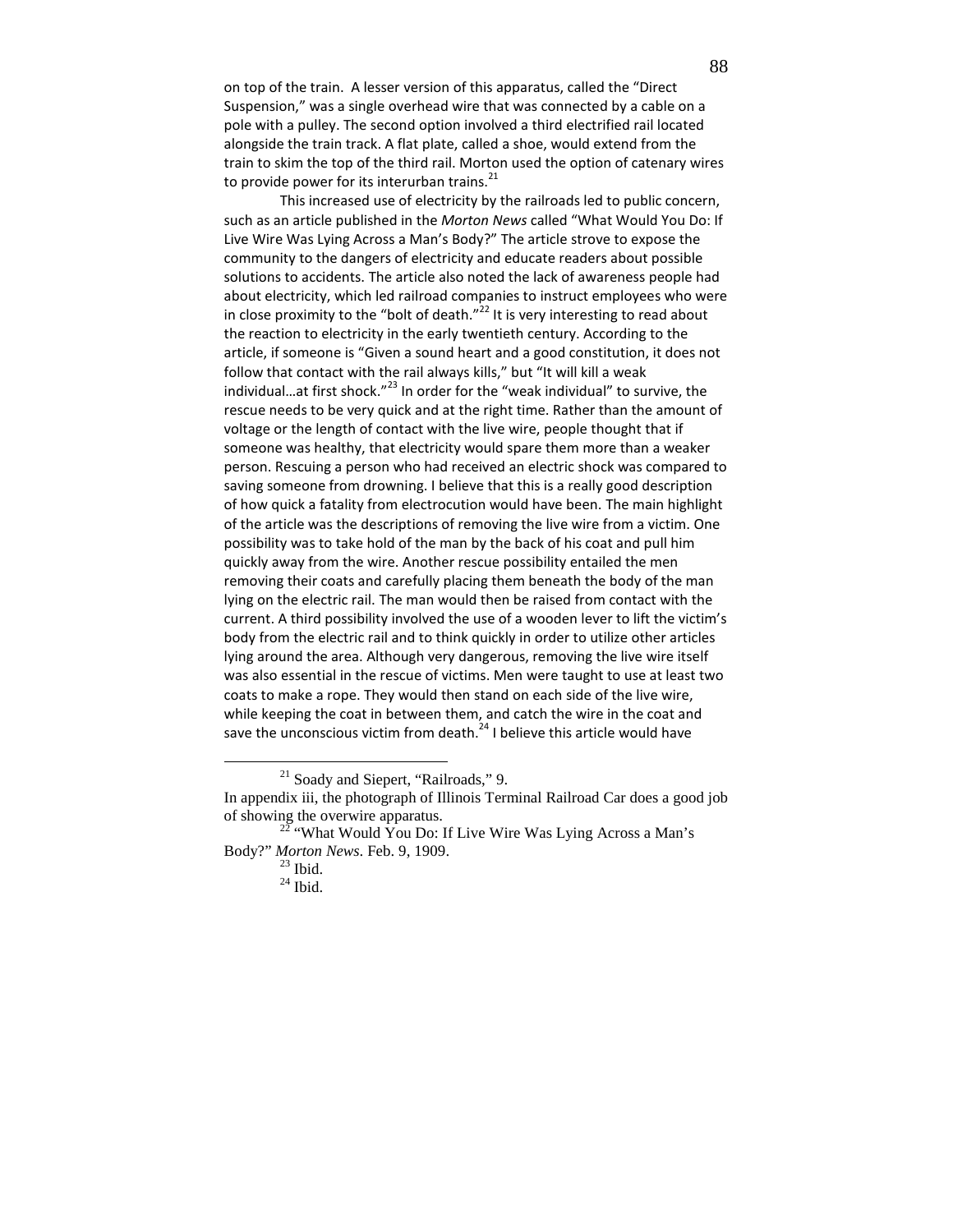more validity and truth to it if I had been able to find other primary sources which expressed the same ideas. Although this is the only description of railroad first-aid I found, I believe that the article clearly shows the fear of electricity and being electrocuted with the stress on the necessary rescue measures.

Another possible cause of fatality by railroad came with the arrival of train-automobile accidents. Morton first experienced the tragedy of trainautomobile collisions on Sunday, August 29, 1909. The Morton Times reported the accident occurred a little more than a mile west of town when a P.B. & C. train travelling forty to fifty miles per hour struck an automobile traveling at twenty-three to thirty miles per hour. The automobile was attempting to cross the P.B. & C. tracks before the train arrived. Although the interurban motorman, Elijah Neeley, attempted to stop the streetcar, the train still struck the automobile. Samuel Mosiman was killed upon impact, while Joseph E. Mosiman and John E. Gerber were injured. To the people of Morton, this accident was a shock. Not only was this the town's first tragedy from the interurban, but the first citizen killed was a prominent, beloved member of the town. Samuel Mosiman also was a great supporter of the P.B. & C. Traction Co., and he even rode the interurban on the first day of operation from Morton.<sup>25</sup> In 1909, a collision like this was rare, but this incident was an indication of what was to come. As the number of automobiles increased, incidents of trainautomobile collisions would also proportionally increase.<sup>26</sup> The increase in accidents over the years could be taken as an indicator of the fate of the Illinois Terminal and the interurban in general, because it shows a direct effect of the growing and dominating automobile industry.

The Illinois Terminal only transported passengers at first, but as the years passed, more freight was slowly added to its cargo. Development of freight services enabled the Traction to survive longer than other railroads. Even as passenger revenues declined with the emergence of the automobile and paved highways, the railroad was still able to remain solvent.<sup>27</sup> The passenger service ran through Morton from April 13, 1907,<sup>28</sup> until June 12, 1955, $^{29}$  which marked the end of Morton's interurban era of forty-eight years of passenger services. Leonard C. Russell, the first passenger, was bestowed with the honor to be the last to take a ride on the interurban. In The Morton

 In appendix i, included are pictures from the article which describe these situations.

<sup>25</sup> "Death at a Road Crossing," *The Morton Times*, Sept. 2, 1909.

<sup>26</sup> Soady and Siepert, "Railroads," 11.

<u>.</u>

<sup>27</sup> Soady and Siepert, "Railroads," 5.

<sup>28</sup> Photograph, In Robert C. Conibear Collection. Morton Public Library.

<sup>29</sup> Soady and Siepert, "Railroads," 19.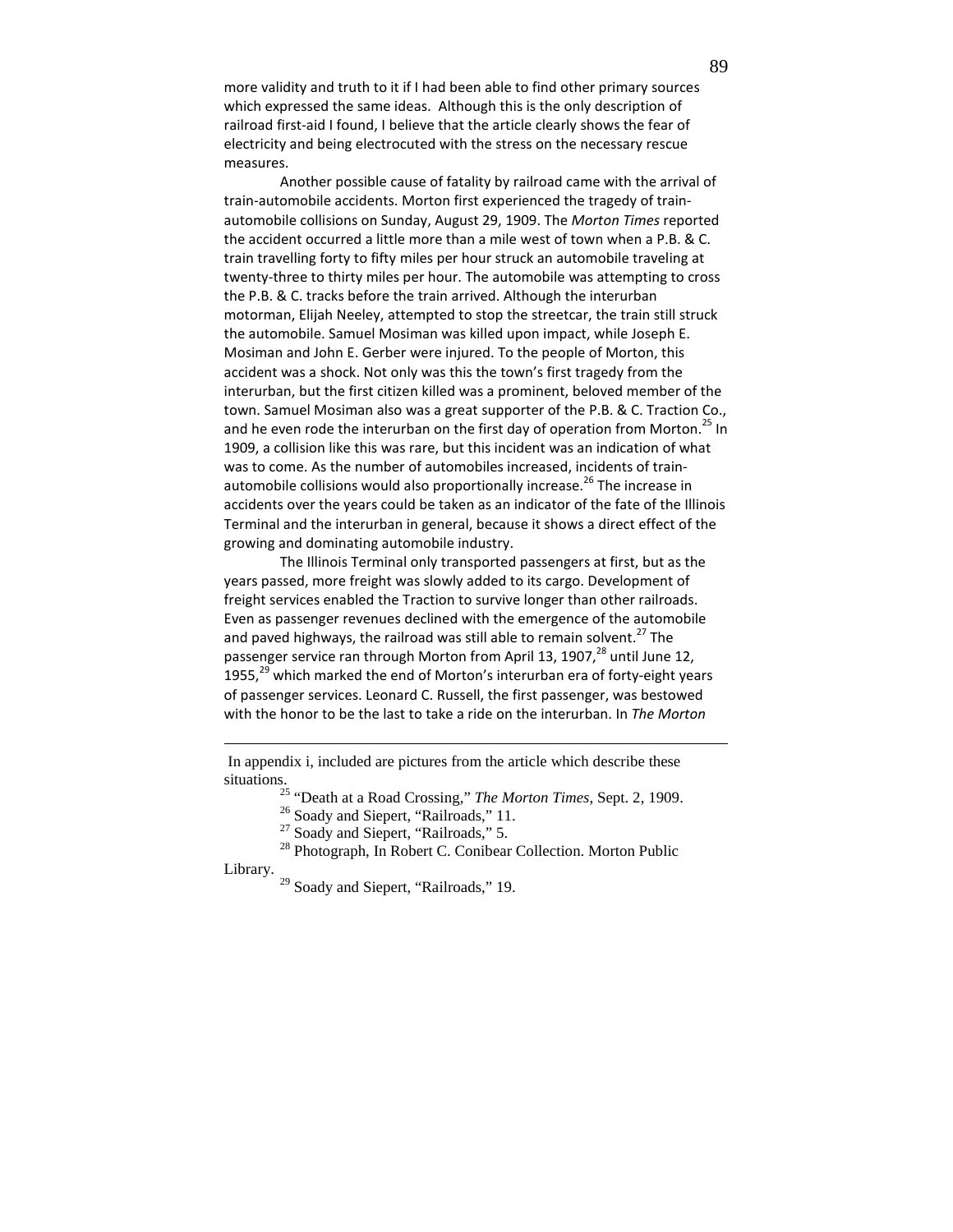Times, Russell reported there were around thirty passengers for the last run between Morton and East Peoria. Since Morton was a part of the discontinued route between East Peoria and St. Louis, only the passenger route from Springfield to St. Louis still continued.<sup>30</sup>

According to local historians Fred W. Soady, Jr. and A. Gill Siepert, a national financial panic in late 1907 caused a drastic increase in construction costs and helped to end the "interurban building boom."<sup>31</sup> Interurban passenger services slowly started to decline in the 1920s until the influence of buses and private automobiles led to the end of passenger services in April 1956. $32$  Reasons for the end of the passenger railroad raise another question concerning historical truth as to whether there were other explanations than a natural demise with the increase in automobiles, buses, and highways in the United States.

By 1955, around twenty-two percent of Morton's land was taken up by streets, while only a little over two percent consisted of railroads.<sup>33</sup> In the February 1955 "A Comprehensive Plan for the City of Morton Illinois," there is an implication that Morton was glad to get rid of the interurban railroad. The plan showcased Morton's desire for prosperity, growth, and progress. The demise of the Illinois Terminal passenger services gave Morton the chance to revamp its image. The town's aim was to progress towards what Morton would eventually be known as, the "Town of Beautiful Homes." The city would not be very beautiful with train tracks right through the middle of the town and in the downtown area.<sup>34</sup> Since the passenger services were completely ceasing in a few months, there were even detailed plans for taking the railroad tracks out and emphasis on repaving and widening the streets.<sup>35</sup> Also, the highway construction of what is now I-74 is mentioned in the plan. This highway has been able to replace the function of the Illinois Terminal Railroad, and even today this highway is important in linking Morton to other communities. Another interesting inclusion in the plan was the town's hope of possibly building a heliport. Although they acknowledged that future helicopter passenger transportation would be too expensive and far-fetched, it did not end the hope of being a part of a possible helicopter transportation system

<sup>32</sup> Thomas William Scott, "Geography of the Illinois Terminal Railroad," (PhD diss., University of Illinois, 1951), 2.

<sup>&</sup>lt;sup>30</sup> "Morton Man Who Rode."

<sup>&</sup>lt;sup>31</sup> Soady and Siepert, "Railroads," 10.

<sup>33</sup> Scruggs and Hammond Planning Consultants, *A Comprehensive Plan for the City of Morton Illinois: City Planning & Zoning Commission*, Feb. 10, 1955. 11.

<sup>34</sup> Ibid. 42.

<sup>35</sup> Ibid. 55-56.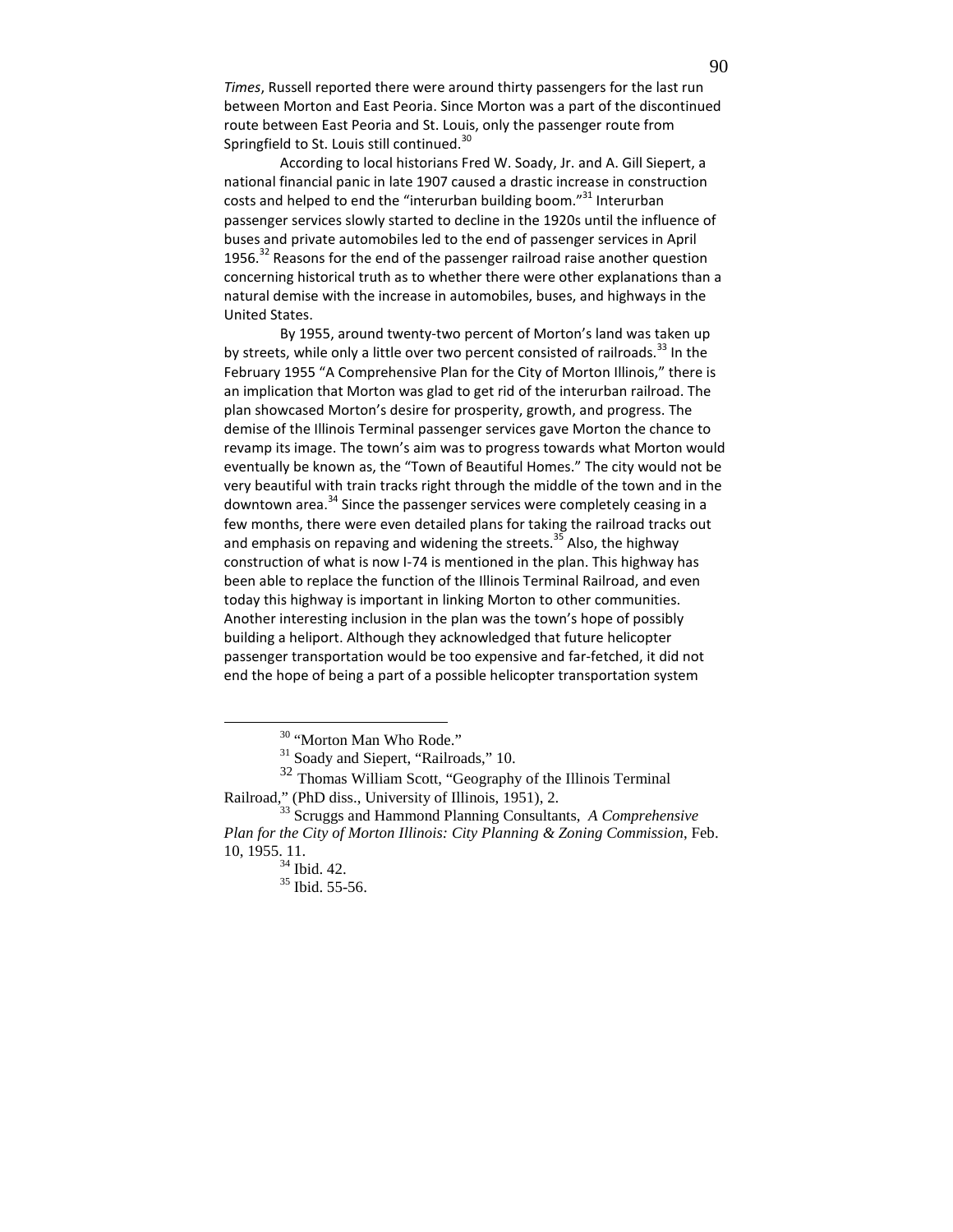with Chicago.<sup>36</sup> I believe that this showcases the town's inclination towards progress, and that they were not interested in a relic, like a railroad system from the early twentieth century, to stop them from being as advanced as Peoria or even Chicago. The ambitions expressed by the plan really show that there is a very good possibility that Morton was pleased with the removal of the interurban and shows a deeper story than what is seen on the surface.

The Illinois Terminal Railroad and the rest of the country's electric passenger railroads had less personal and specific reasons for closing. The Illinois Terminal Railroad itself did not cease completely until 1982, and this was because the railroad company diversified the services with freight. Transforming from a high-speed interurban to a diesel-powered freight-hauler, it adapted to the many changes in the railroad industry.<sup>37</sup> But, the Terminal made an ill-advised million-dollar investment in 1946. The investment was in new interurban passenger equipment, and this could have been a possible effect of World War II, a time of prosperity for the still-existing interurban lines. The interurban was able to briefly regain the popularity of the early 1900s, and the Illinois Terminal hoped that the new equipment would help maintain the high passenger counts of the war years. Unfortunately, the new equipment only arrived in the fall of 1948. By this time it was too late because there was once again a great availability of new automobiles and gasoline, which led people to be independent of public transportation. The decision to buy new equipment and the resulting effect really show that there was no competition between the interurban railroad and the automobile, with the latter being the obvious winner.<sup>38</sup>

The country experienced decline in the interurban railroad industry starting with the 1920s rise of the automobile and state construction of concrete highways. The highways would often be put alongside the interurban lines, and in some cases the state even pressured the struggling lines to abandon service so that the tracks could be removed in order for the highway to be expanded. The Great Depression also did not help by driving many lines to bankruptcy. The depression of the 1930s wiped out most of the remaining firms. Those that survived through World War II gradually abandoned or discontinued passenger service in the postwar years, until by July 1959, only three companies continued passenger operations, and two of these were not expected to last out the year. The firms would continue to operate the passenger service too long. Before the firms closed, they would incur several years of out-of-pocket losses. This version of the interurban demise is what happened to the Illinois Terminal Railroad. In the other version, powerful companies conspired to bring the interurban era to an end in favor of diesel

<sup>36</sup> Ibid, 25.

<sup>37</sup> Jenkins, *Illinois Terminal*, 120.

<sup>38</sup> Ibid, 218.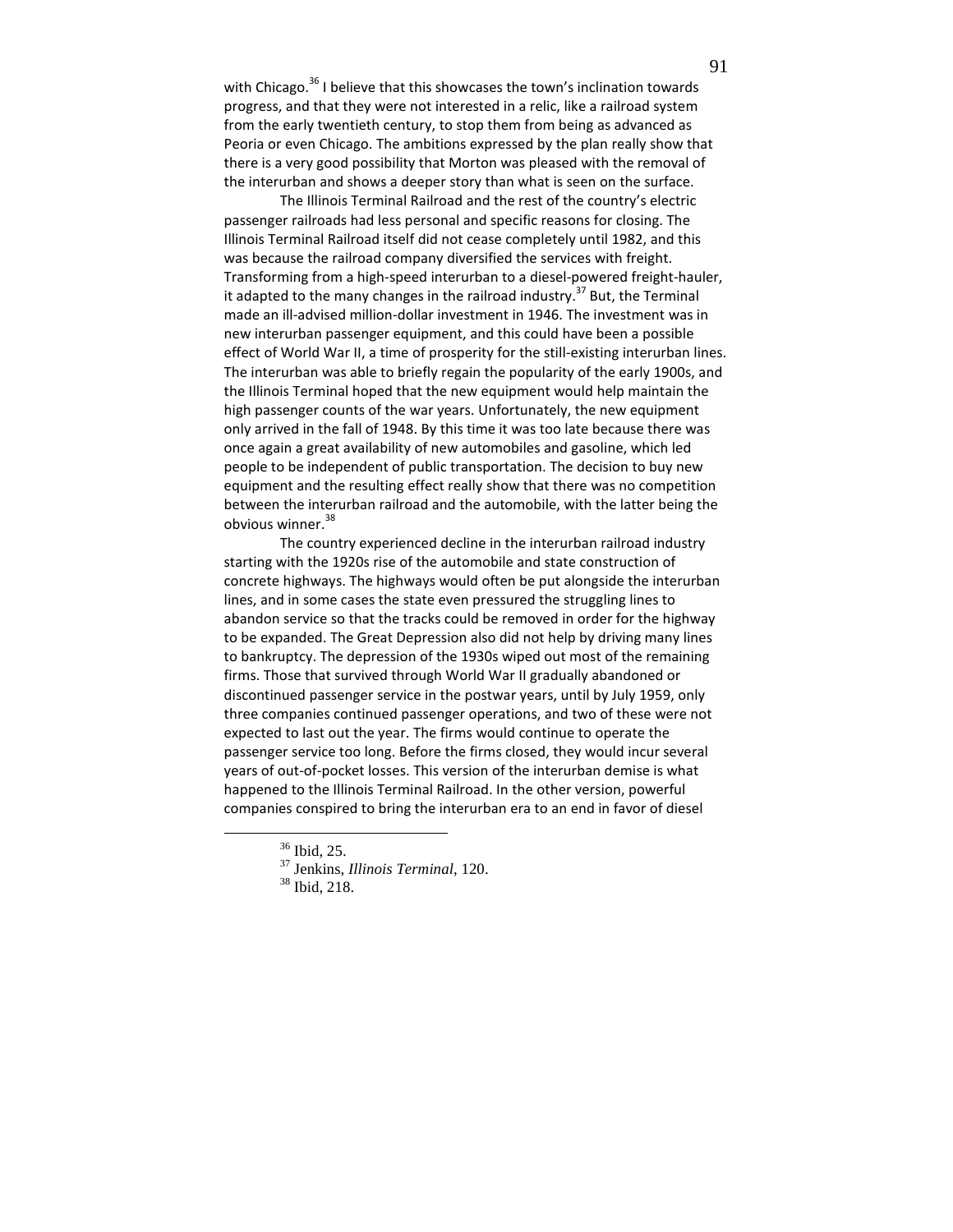buses, diesel trains, and the automobile. In 1974, attorney Bradford Snell testified before the Senate Judiciary Committee's Subcommittee on Antitrust and Monopoly in favor of breaking up the Big Three automakers. Snell testified that General Motors led the American auto industry to engage in monopolistic practices for decades that were not good for the nation. Among these practices was the strategy of purchasing electric transit systems and either closing them or placing financial strains on them. Snell called this "dieselization,"<sup>39</sup> and he focused the majority of his testimony on the Los Angeles area. He states that "what happened there was not unique" $^{40}$  and says that General Motors was involved in the ruin of more than one hundred electric rail and bus systems in fifty-six cities, including New York, Philadelphia, Baltimore, St. Louis, Oakland, Salt Lake City, and Los Angeles."<sup>41</sup> But nowhere in this case was there any mention of a conspiracy to replace streetcars with buses. The counterargument to Snell displays that the replacement of streetcars with buses had actually been under way for several years. It basically said streetcar companies were converting to buses anyway, and GM just wanted to make sure they bought General Motor buses. At the time, buses were seen to be more modern than streetcars. They were also thought to be cheaper to run, quieter, and safer. Also, buses do not run on fixed tracks. This meant that routes could be adjusted at will, and be easily extended into new developments, which was a major concern in a growing city like Los Angeles.<sup>42</sup>

 I believe the true motives for the interurban's demise are still in question today, and it will be interesting to see if the truth can ever be found. In my opinion, there is no common straightforward reason that describes the end of each separate line, but I do believe that automobiles, buses, and concrete highways did greatly contribute to the termination. Although Morton, Illinois, was only a small segment of the Illinois Terminal Railroad and an even smaller segment of the interurban system in the United States, the town definitely had its own story. It is remarkable that the railroad changed Morton and was a great part in its future. Although the passenger services of the interurban are no longer present, there is still a movement to bring back public transportation. With increasing gas prices, the situation is almost the opposite of the 1950s. The public is starting to demand better public transportation. Even more ironically, the once prominent General Motors and other automobile companies are in the same position as the railroads they took over; they are going bankrupt. Although it only lasted a short time, the interurban

<sup>39</sup> Chris Slater, "General Motors and the Demise of Streetcars," *Transportation Quarterly*. Vol. 51. No. 3 Summer 1997, 46.

 $^{40}$  Ibid.

 $41$  Ibid, 47.

<sup>42</sup> Ibid, 50-51.